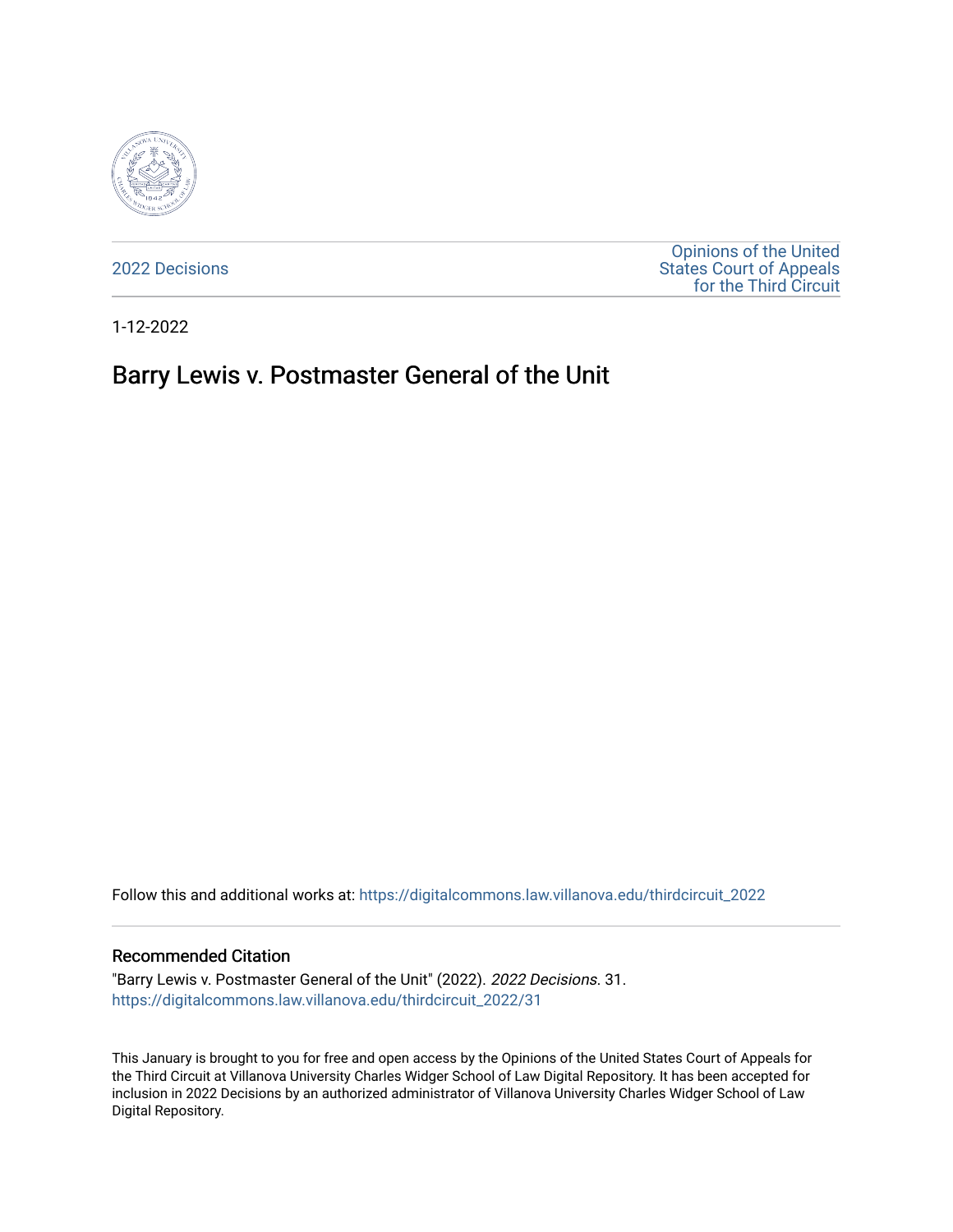### ALD-056 **NOT PRECEDENTIAL**

## UNITED STATES COURT OF APPEALS FOR THE THIRD CIRCUIT

\_\_\_\_\_\_\_\_\_\_\_

No. 21-2958

BARRY B. LEWIS, Appellant

\_\_\_\_\_\_\_\_\_\_\_

v.

# POSTMASTER GENERAL OF THE UNITED STATES \_\_\_\_\_\_\_\_\_\_\_\_\_\_\_\_\_\_\_\_\_\_\_\_\_\_\_\_\_\_\_\_\_\_\_\_

On Appeal from the United States District Court for the Middle District of Pennsylvania (D.C. Civil Action No. 1-21-cv-00195) Magistrate Judge: Honorable Martin C. Carlson

\_\_\_\_\_\_\_\_\_\_\_\_\_\_\_\_\_\_\_\_\_\_\_\_\_\_\_\_\_\_\_\_\_\_\_\_

Submitted on Appellee's Motion for Summary Action Pursuant to Third Circuit LAR 27.4 and I.O.P. 10.6 January 6, 2022 Before: JORDAN, RESTREPO, and SCIRICA, Circuit Judges

> (Opinion filed: January 12, 2022) \_\_\_\_\_\_\_\_\_\_

> > OPINION\* \_\_\_\_\_\_\_\_\_\_

PER CURIAM

<sup>\*</sup> This disposition is not an opinion of the full Court and pursuant to I.O.P. 5.7 does not constitute binding precedent.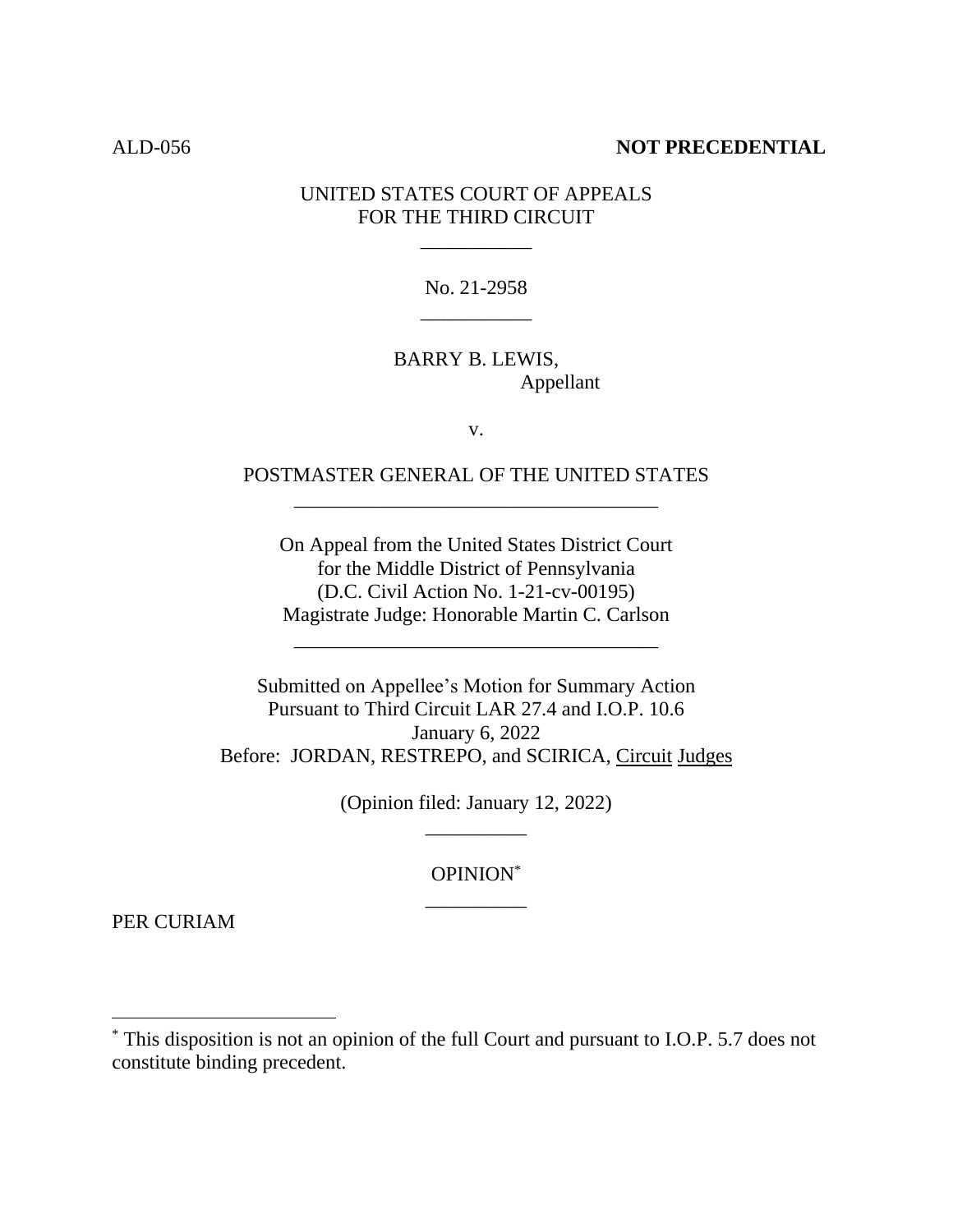Plaintiff Barry Lewis, proceeding pro se, appeals the District Court's grant of summary judgment in favor of the Postmaster General of the United States. The District Court determined that Lewis's claims of age and disability-based employment discrimination were time-barred. For the reasons that follow, we will affirm the District Court's decision.

I.

Lewis is a former employee of the United States Postal Service ("USPS"). In 2015, Lewis was instructed to report to training for a new position. Lewis alleged that the position conflicted with his medical restrictions, and that he was then forced to retire.

On March 1, 2016, Lewis filed a charge of discrimination with the Equal Employment Opportunity Commission ("EEOC") based on the 2015 reassignment and his subsequent retirement. On September 7, 2020, after extended agency proceedings, Lewis received the EEOC's dismissal and right-to-sue notice. On November 28, 2020, Lewis wrote a letter to the EEOC asking which federal district court he was required to file his complaint in. The EEOC responded on January 27, 2021.

On February 3, 2021, Lewis filed a complaint in the District Court against the Postmaster General. The District Court granted Appellee's motion for summary judgment because Lewis did not file the complaint within the required 90-day deadline. The District Court further reasoned that equitable tolling was unavailable to cure this defect. Lewis timely appealed. On appeal, the appellee has moved for summary action.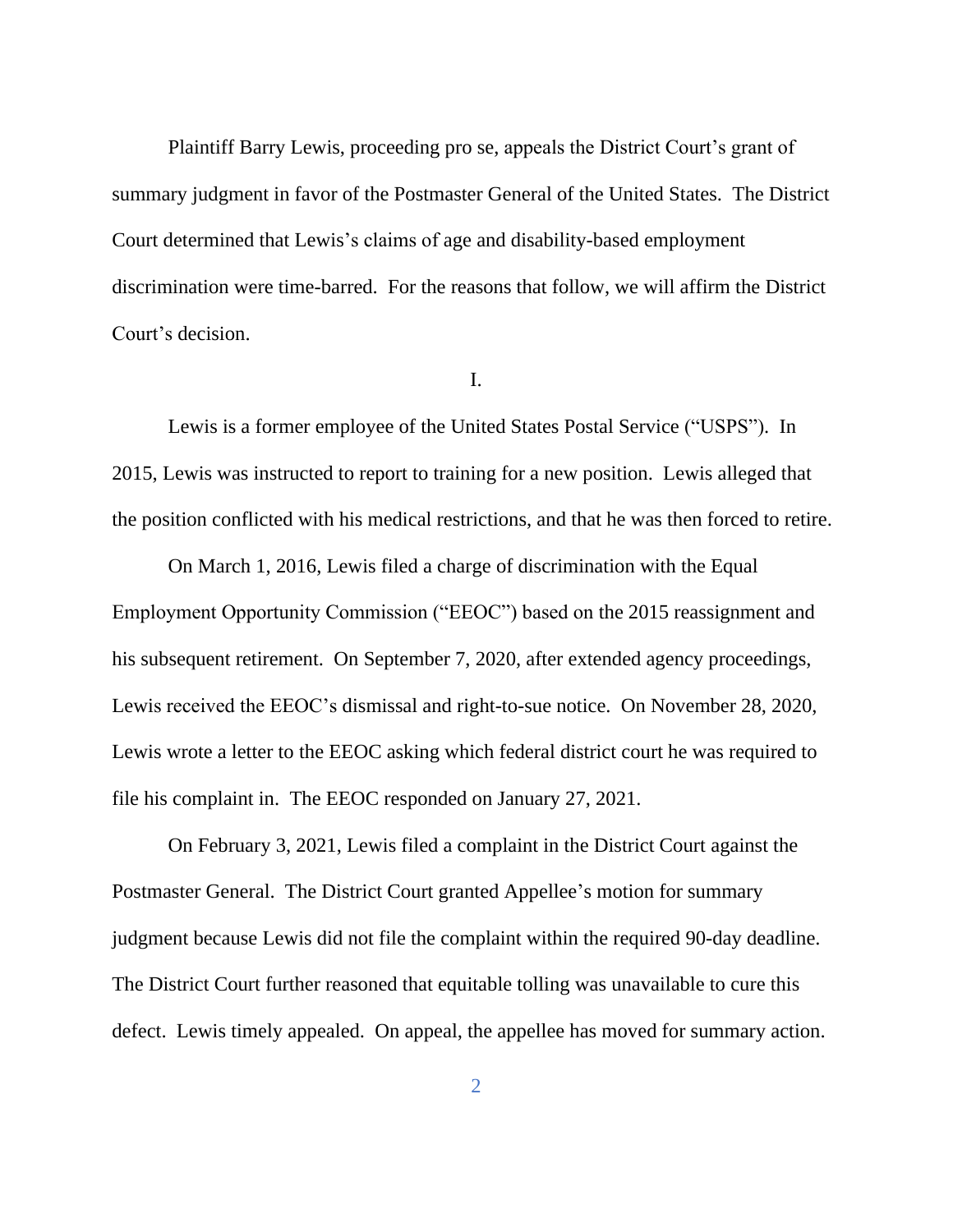II.

We have jurisdiction pursuant to 28 U.S.C. § 1291. "We review the District Court's grant of summary judgment de novo." Jutrowski v. Twp. of Riverdale, 904 F.3d 280, 288 (3d Cir. 2018). Summary judgment is proper when, viewing the evidence in the light most favorable to the nonmoving party and drawing all inferences in favor of that party, there is no genuine dispute as to any material fact and the moving party is entitled to judgment as a matter of law. Fed. R. Civ. P. 56(a); Kaucher v. County of Bucks, 455 F.3d 418, 422–23 (3d Cir. 2006). We construe Lewis's pro se filings liberally. See Erickson v. Pardus, 551 U.S. 89, 94 (2007) (per curiam). We may summarily affirm if the appeal presents no substantial question. See 3d Cir. L.A.R. 27.4; 3d Cir. I.O.P. 10.6.

### III.

The District Court correctly dismissed Lewis's Title VII claims against his employer based on his failure to timely file his federal complaint.

Under Title VII, if the EEOC dismisses a plaintiff's charge, it "shall so notify the person aggrieved and within ninety days after the giving of such notice a civil action may be brought." 42 U.S.C. § 2000e-5(f)(1). Thus, the statute creates a 90-day period that is treated as a statute of limitations. See Burgh v. Borough Council of Borough of Montrose, 251 F.3d 465, 470 (3d Cir. 2001). We have construed the limitations "provision to mean that the time for the filing of a complaint begins to run when the plaintiff has notice of the EEOC's decision, which usually occurs on the date he receives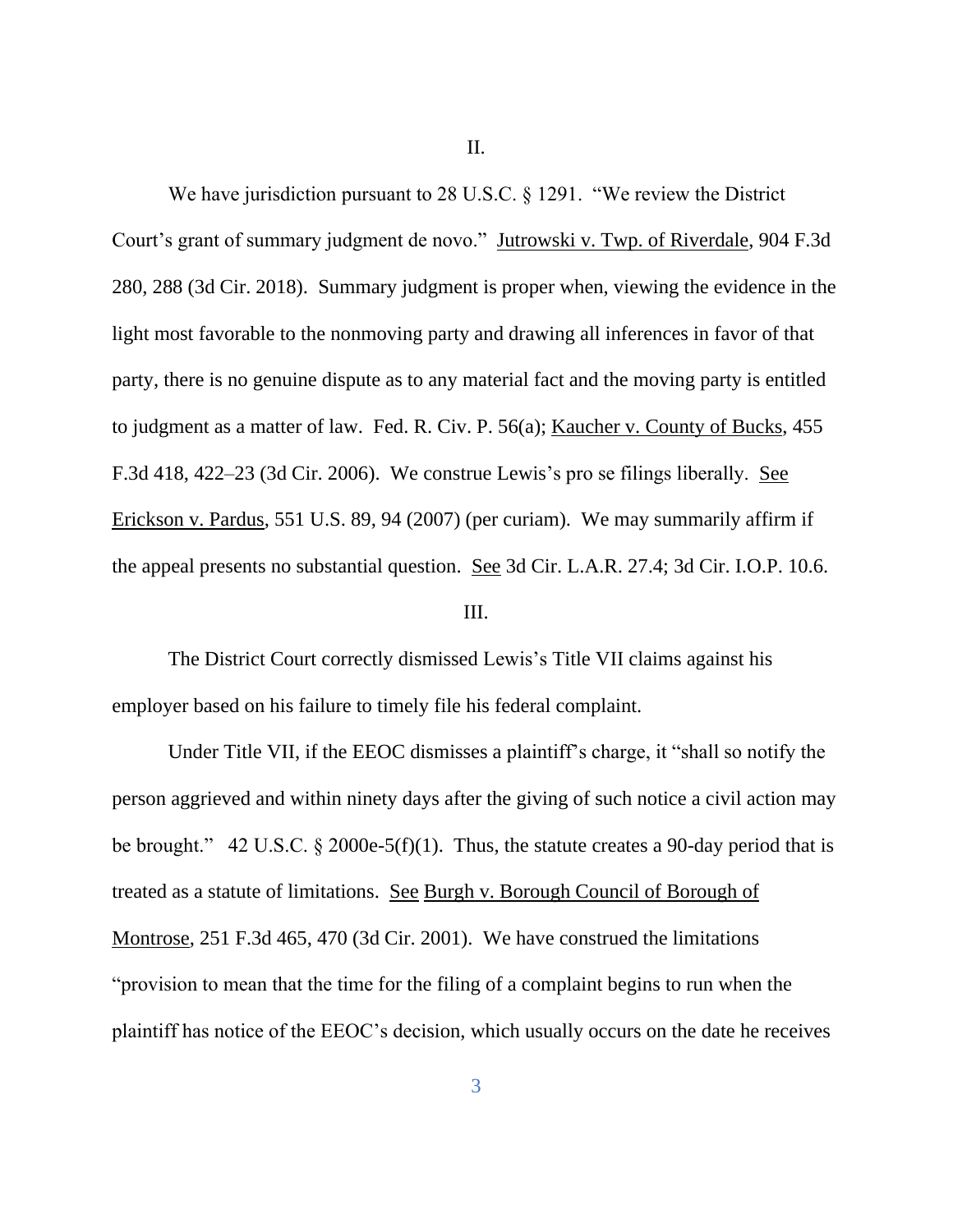a right-to-sue letter from the agency." Seitzinger v. Reading Hosp. & Med. Ctr., 165 F.3d 236, 239 (3d Cir. 1999). Here, there is no dispute that Lewis received a right-to-sue letter on September 7, 2020. Therefore, he had until Monday, December 7, 2020, to file his complaint<sup>1</sup> but did not file until February 3, 2021, nearly 60 days past the deadline. Accordingly, his complaint was untimely. See Figueroa v. Buccaneer Hotel Inc., 188 F.3d 172, 176 (3d Cir. 1999) (claim filed "even one day beyond" deadline is untimely).

However, this 90-day period is subject to equitable tolling, Nat'l R.R. Passenger Corp. v. Morgan, 536 U.S. 101, 113-14 (2002), and Lewis argues that the District Court erred in determining that equitable tolling did not apply to his complaint. We disagree.

"We have instructed that there are three principal, though not exclusive, situations in which equitable tolling may be appropriate: (1) where the defendant has actively misled the plaintiff respecting the plaintiff's cause of action; (2) where the plaintiff in some extraordinary way has been prevented from asserting his or her rights; or (3) where the plaintiff has timely asserted his or her rights mistakenly in the wrong forum." Oshiver v. Levin, Fishbein, Sedran & Berman, 38 F.3d 1380, 1387 (3d Cir. 1994), abrogated on other grounds by Rotkiske v. Klemm, 890 F.3d 422, 428 (3d Cir. 2018).

Lewis does not argue that the first or third Oshiver situation is present. Instead, he appears to argue that the Covid-19 pandemic contributed to the second Oshiver situation by creating an "extraordinary" situation that prevented him from asserting his rights.

<sup>&</sup>lt;sup>1</sup> The 90-day deadline ended on Sunday, December 6, 2020.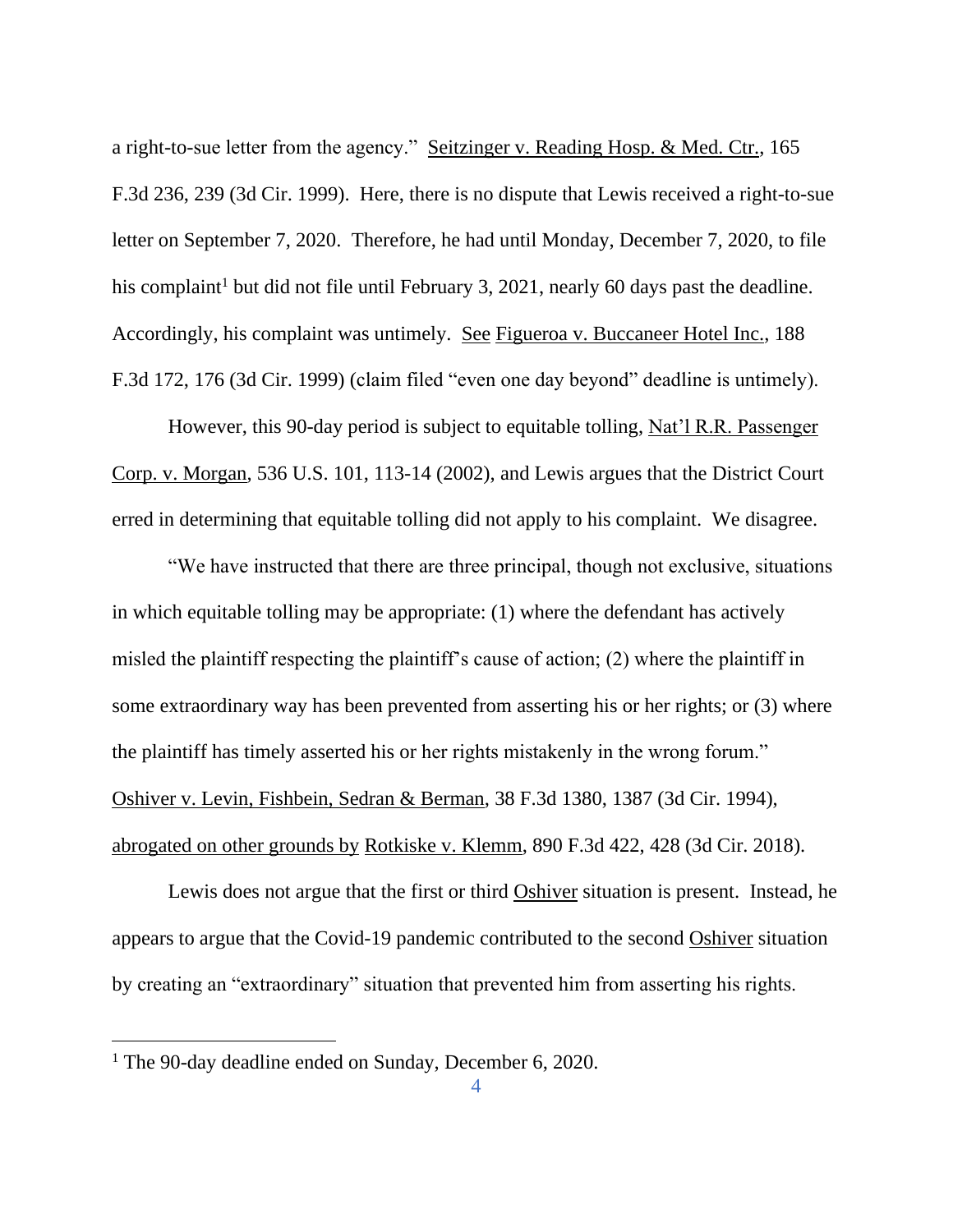Specifically, Lewis argues that he received a delayed response from the EEOC that undermined his ability to timely file in the appropriate court. Lewis does not dispute that he was aware he had a 90-day period to file his complaint in federal court. He alleged that he was unsure which district he needed to file in, that he reached out to the EEOC for clarification, and that he did not receive guidance from the EEOC until well past the filing deadline.

Although Lewis alleges that Covid-19 was the cause of the EEOC's delayed response, he fails to connect the pandemic to his specific situation. Notably, Lewis did not send out his request for clarification until November 28, 2020, which the EEOC received on December 2, 2020, just five days before the 90-day period expired. Had he reached out to the EEOC earlier it is possible he would have received a response prior to his filing deadline. Nor does he allege that Covid-19 prevented him from filing his complaint or from accessing other resources that would have assisted him in identifying the appropriate court. Accordingly, we find no error in the District Court's determination that equitable tolling was unavailable in the situation presented here. See Robinson v. Dalton, 107 F.3d 1018, 1023 (3d Cir. 1997) ("Running throughout the equitable estoppel cases is the obligation of the plaintiff to exercise due diligence to preserve his or her claim."); see also Irwin v. Dep't of Veterans Affs., 498 U.S. 89, 96 (1990) (noting that principles of equitable tolling do not extend to "what is at best a garden variety claim of excusable neglect"); cf. Ross v. Varano, 712 F.3d 784, 803 (3d Cir. 2013) (explaining in